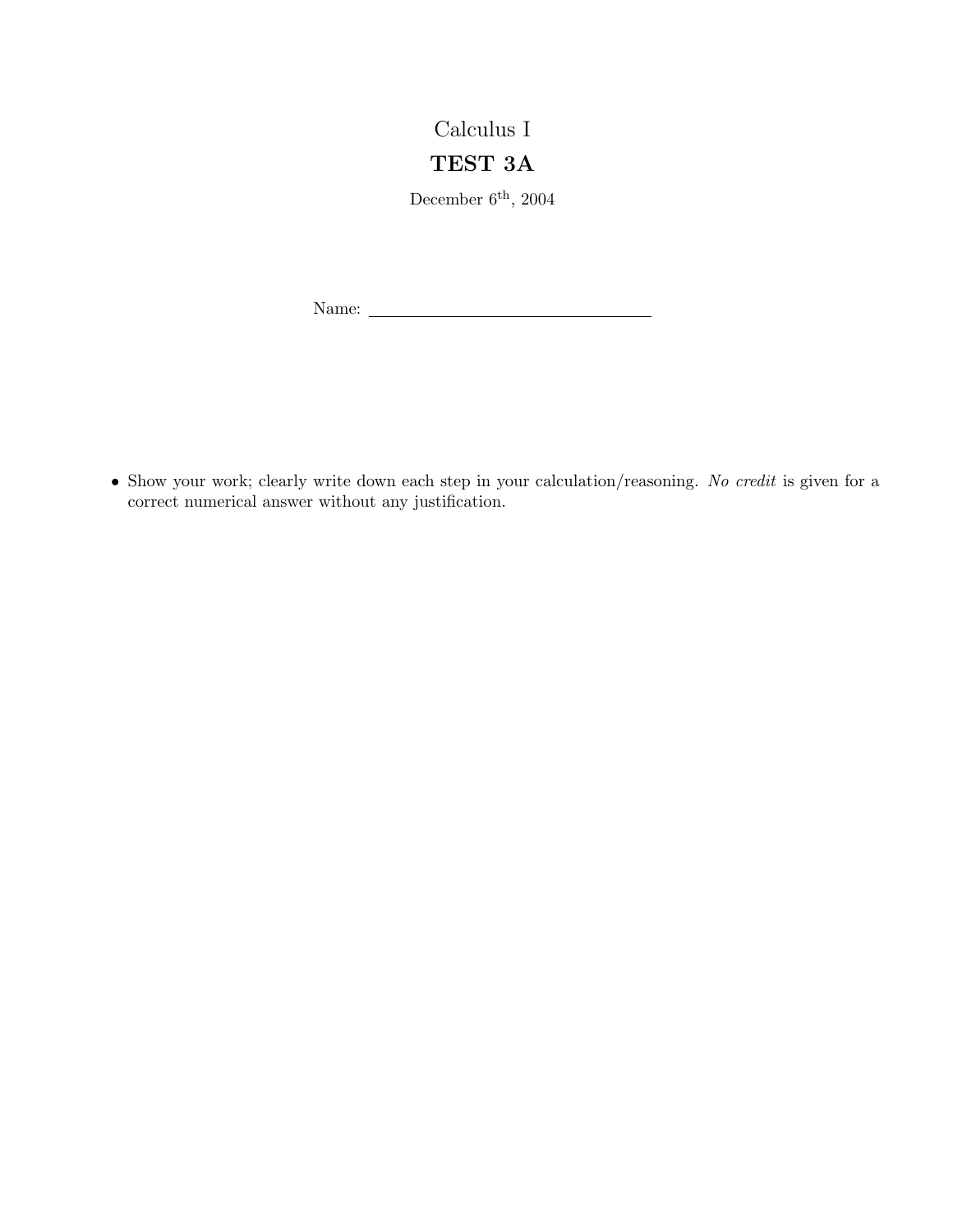1. (10pts) At noon ship A is 100 km west of ship B. Ship A is sailing south at 35 km/h and ship B is sailing east at 25 km/h. How fast is the distance between the ships changing at 2:00 P.M.?

2. (10pts) Find the absolute maximum and absolute minimum values of  $f(x) = \ln(x^2 - 6x + 11)$  on the interval  $[0, 4]$ .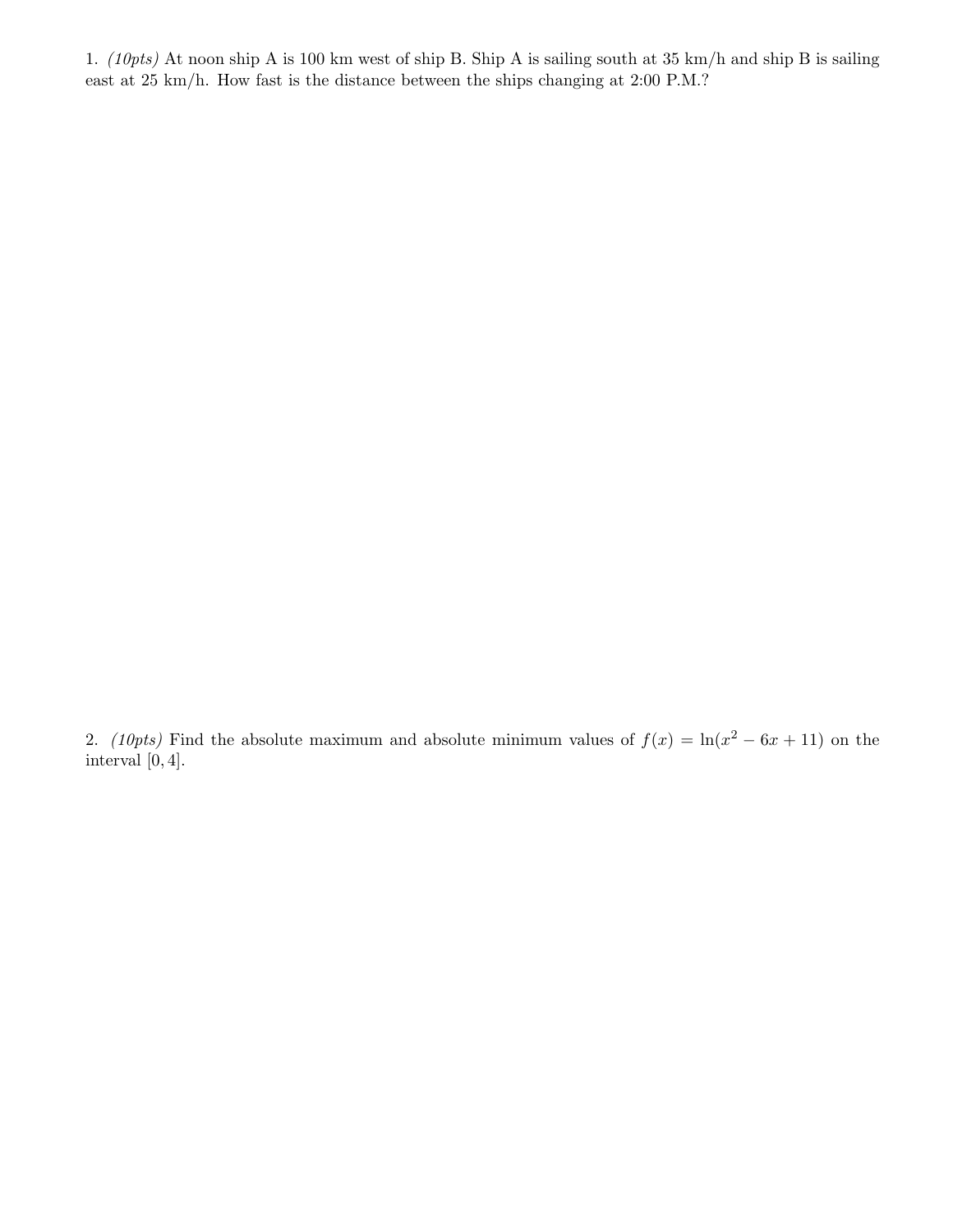3. (20pts) Find intervals of increase or decrease, horizontal and vertical asymptotes, local maxima/minima, intervals of concavity and inflection points of the function  $f(x) = \frac{x}{x^2-1}$ . Use this information to sketch the graph of  $f(x)$ .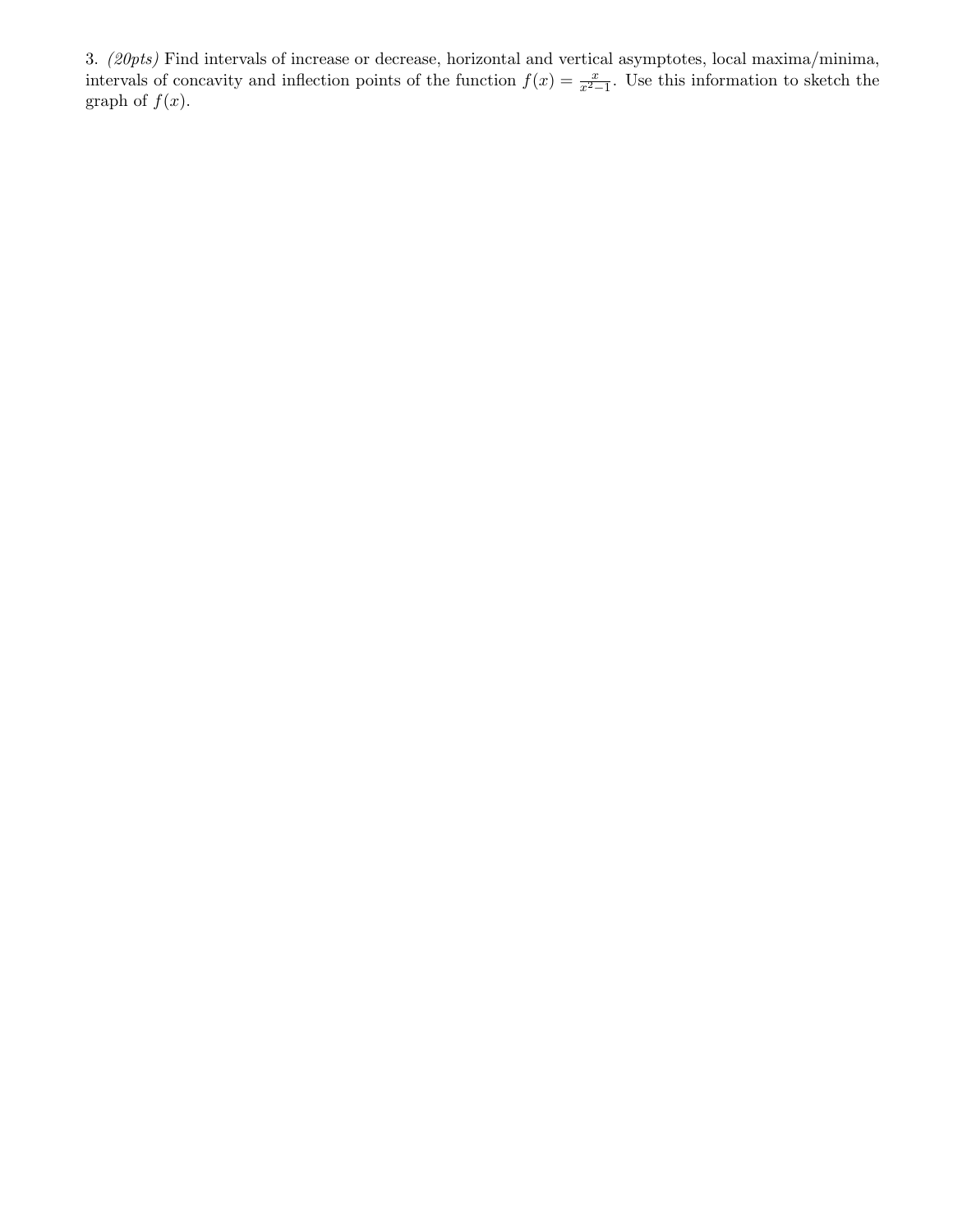4. Evaluate the following limits:

a)  $(5pts)$ 

$$
\lim_{x \to 0} \frac{x^3}{\sin x - x}
$$

b)  $(5pts)$ 

$$
\lim_{x \to \infty} x^2 e^{-x}
$$

5. (10pts) Find the equation of the line through the point (2, 3) that cuts off the least area from the first quadrant.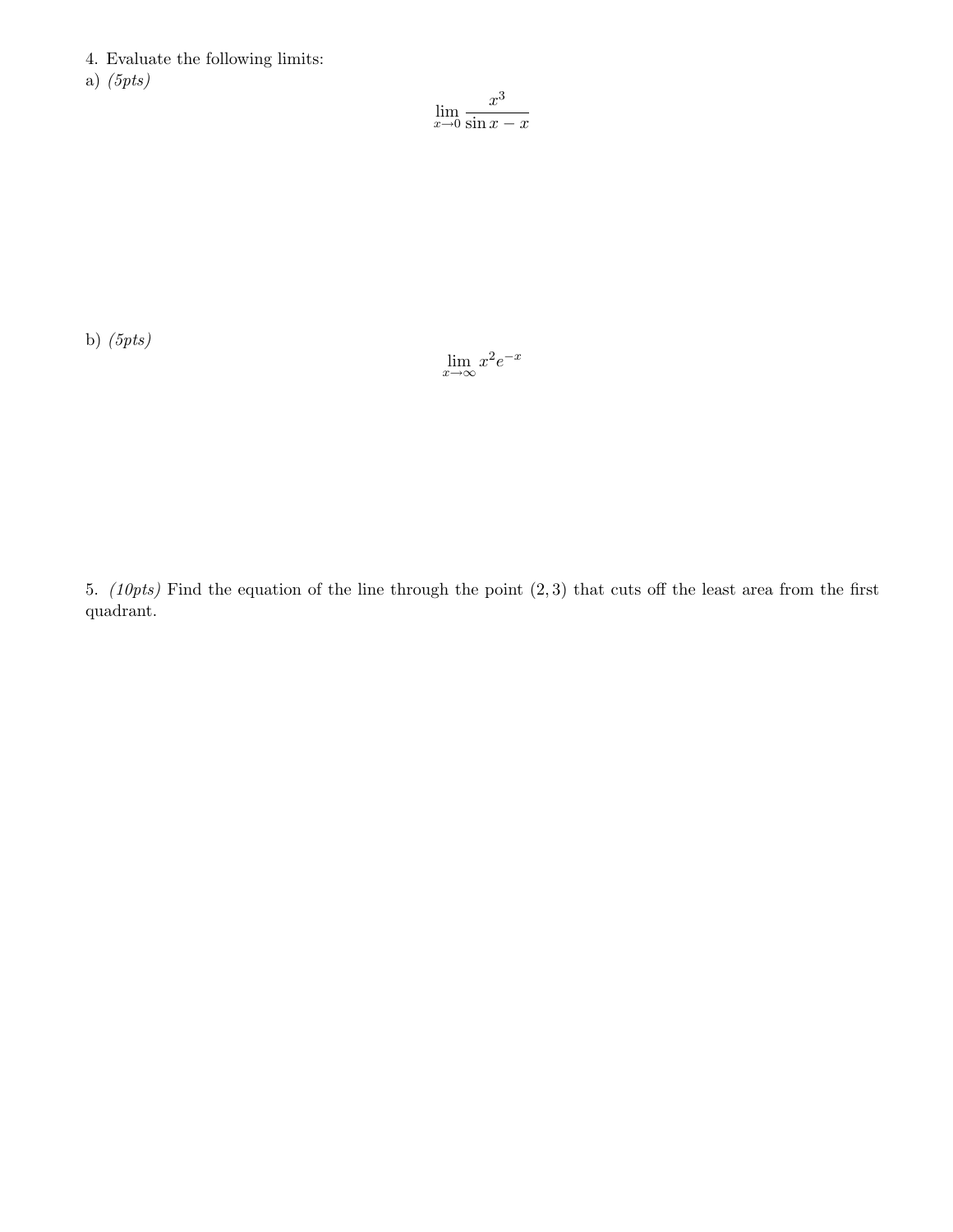6. (a)  $(4pts)$  Find the most general antiderivative of the function  $f(x) = 3e^x + \cos(2x) + 3\sin(x)$ . Check your answer by differentiating the answer you obtain.

(b) (*6pts*) Find  $g(x)$  when  $g''(x) = x^2 + 3$ ,  $g(1) = 2$  and  $g'(2) = 1$ .

7. (10pts) Using right endpoints, write a Riemann sum for

$$
\int_{-1}^{5} \ln(x^2 + 1) \, dx
$$

dividing the interval  $[-1, 5]$  up in six subintervals. You do <u>not</u> have to evaluate this sum.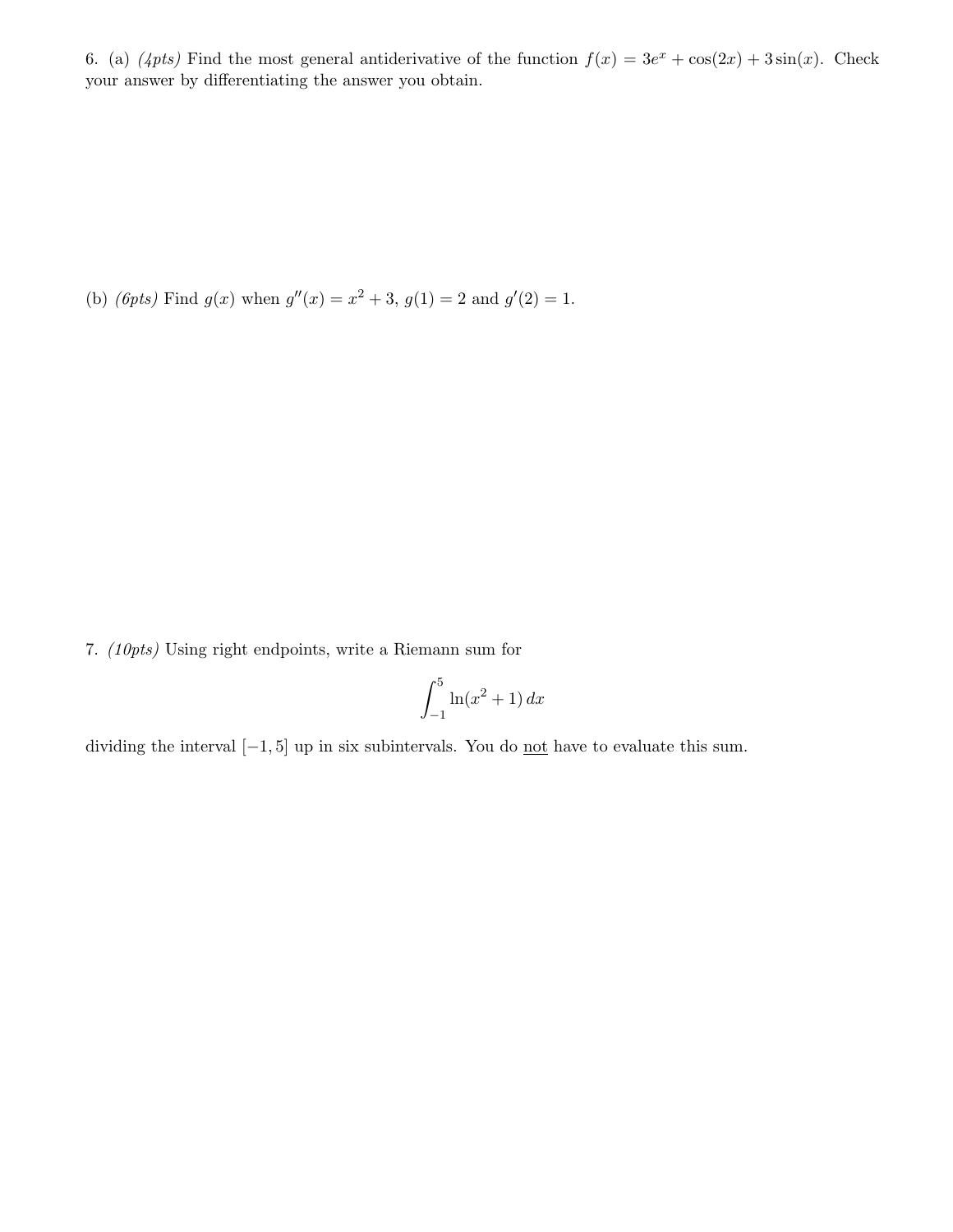- 8. Evaluate the following integrals:
- a) (6pts)

$$
\int_0^1 \frac{2}{1+x^2} + x^2 \, dx
$$

b)  $(6pts)$ 

$$
\int_{-2}^{5}\left\vert 2t-3\right\vert dt
$$

9. (8pts) Find the area enclosed by the parabola  $y = x^2 - 5x + 6$  and the x-axis. (Hint: sketch the parabola).